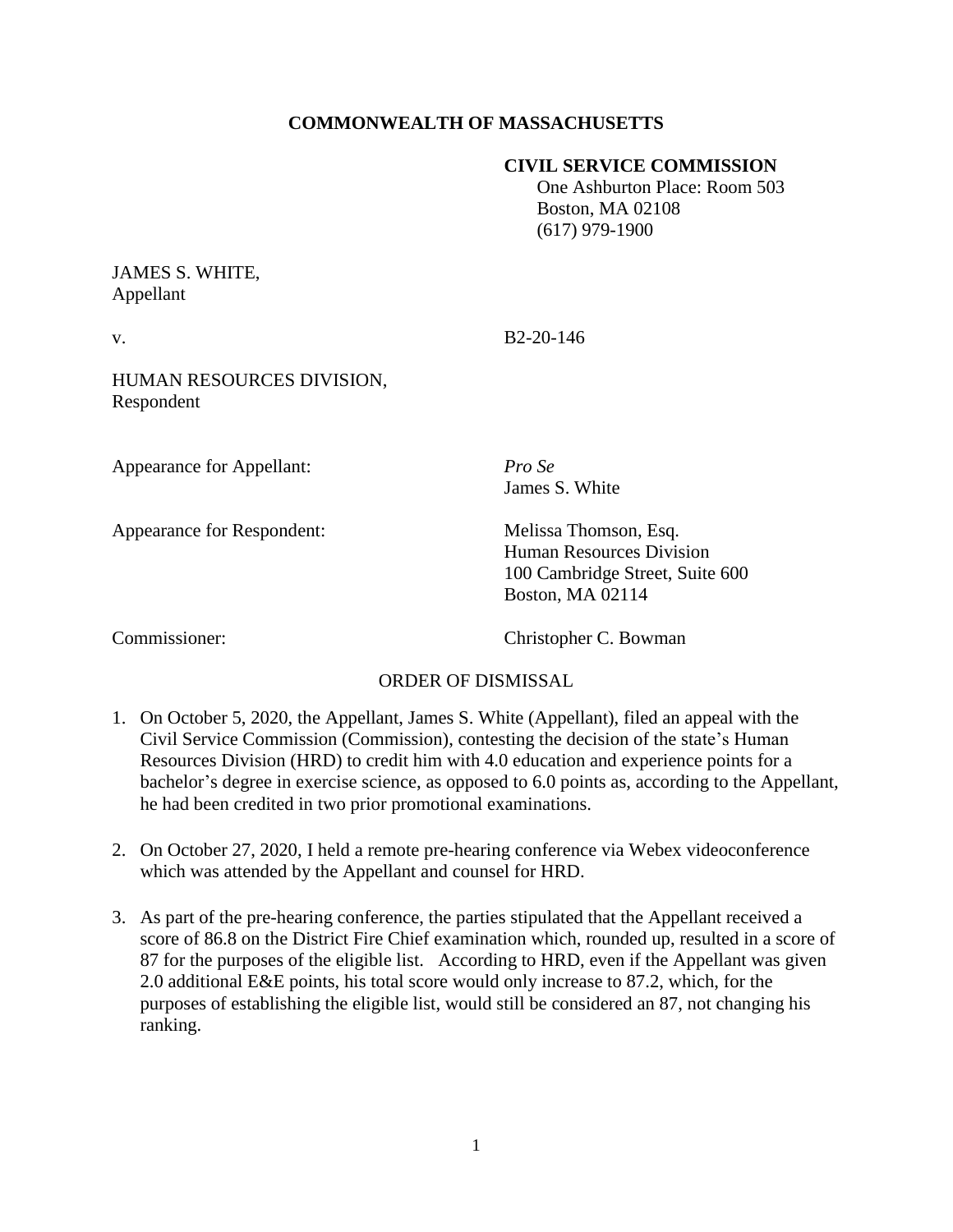- 4. According to the Appellant, the Boston Fire Department receives scores down to the hundredth decimal point in order to break ties. The Appellant is tied with two other applicants on the relevant eligible list.
- 5. Based on a further review by HRD, both of the candidates tied with the Appellant received a score higher than 87.2, thus, even for the purposes of the tie-breaking method used by the Boston Fire Department, prevailing in this appeal would not result in a more favorable position.
- 6. Finally, the Appellant stated that, regardless of the above, he does not understand why, according to him, HRD gave him 6.0 points for this degree on two prior examinations, but only 4.0 points on this current examination. The Appellant argues that clarification on this issue (either from the Commission or HRD) would be beneficial to him on a going forward basis should he take promotional examinations in the future.
- 7. Based on the discussion at the pre-hearing conference, HRD agreed to research the matter further to determine whether HRD, as part of this examination process, changed how many points are given for this particular degree and, if so, the reasons for the change.
- 8. HRD subsequently notified the Commission that HRD, after consulting with its subject matter experts, determined over the years that "Kinesiology" should no longer be considered a "Category 1" major, as it had in the past.

## *Applicable Civil Service Law*

### G.L. c. 31, s. 2(b) authorizes the Commission to:

"Hear and decide appeals by a person aggrieved by any decision, action, or failure to act by HRD, except as limited by the provisions of section twenty four (24) relating to the grading of Examinations; provided that no decision or action of the administrator shall be reversed or Modified nor shall any action be ordered in the case of a failure of the administrator to act, Except by an affirmative vote of at least three members of the Commission, and in each such Case the Commission shall state in the minutes of its proceedings the specific reasons for its decisions.

No person shall be deemed to be aggrieved under the provisions of this section unless such person has made specific allegations in writing that a decision, action, or failure to act on the part of the administrator was in violation of this chapter, the rules or basic merit principles promulgated thereunder and said allegations shall show that such person's rights were abridged, denied, or prejudiced in such a manner as to cause *actual harm* to the person's employment status." (emphasis added)

In Cataldo v. Human Resources Division, 23 MCSR 617 (2010), the Commission stated that " … under Massachusetts civil service laws and rules, HRD is vested with broad authority to determine the requirements for competitive civil service examinations, including the type and